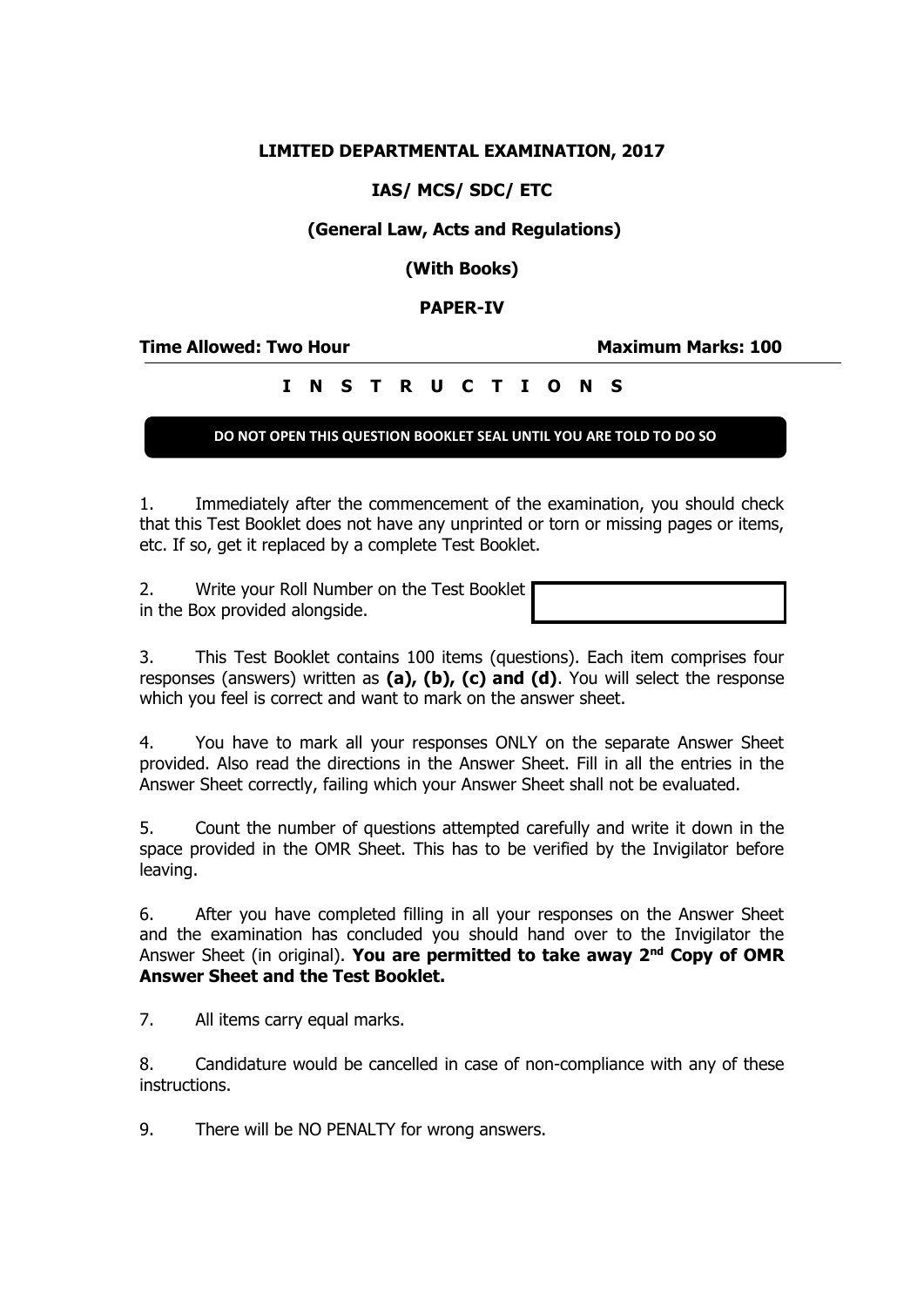## **Question Starts**

- 1. Firearms under the Arms Act includes
	- a) Hand-grenades
	- b) Platforms and appliances for mounting
	- c) Only (a)
	- d) Both (a) and (b).
- 2. Which section of the Arms Act, 1959, deals with the provision of power to restrict or prohibit transport of arms?
	- a) Section 22
	- b) Section 20
	- c) Section 12
	- d) Section 8
- 3. Which one the following is excluded from the definition of 'arms'?
	- a) Artillery
	- b) Discharge of any noxious liquid or gas
	- c) Spears
	- d) Riot-pistols.
- 4. Under the Arms Act, no person shall acquire, have in his possession or carry any firearm or ammunition
	- a) Who has not completed the age of 18
	- b) Who has not completed the age of 21
	- c) Who has not completed the age of 25
	- d) None of the above.
- 5. Refusal of licences is provided under which section of the Arms Act
	- a) Section 20
	- b) Section 18
	- c) Section 16
	- d) Section 14.

6. Whoever shortens the barrel of a firearm or converts an imitation firearm into a firearm in contravention of section 5 of Arms Act

- a) Shall be punishable with imprisonment for a term which shall not be less than three years but may extend to seven years and shall also be liable to fine
- b) Shall be punishable with imprisonment for a term which shall not be less than three years but may extend to seven years and shall not be liable to fine
- c) Shall be punishable with imprisonment for a term which shall not be less than five years but may extend to seven years and shall also be liable to fine
- d) Shall be punishable with imprisonment for a term which shall not be less than three years but may extend to five years and shall also be liable to fine.
- 7. In which of the following matters the Central Government may make rules for carrying out the purposes of the Arms Act, 1959?
	- a) The appointment, jurisdiction, control and functions of licensing authorities including the areas and the categories of arms and ammunition for which they may grant licences
	- b) The procedure for the test or proof of any firearms
	- c) The form in which and the conditions subject to which any licence may be granted or refused, renewed, varied, suspended or revoked
	- d) All the above.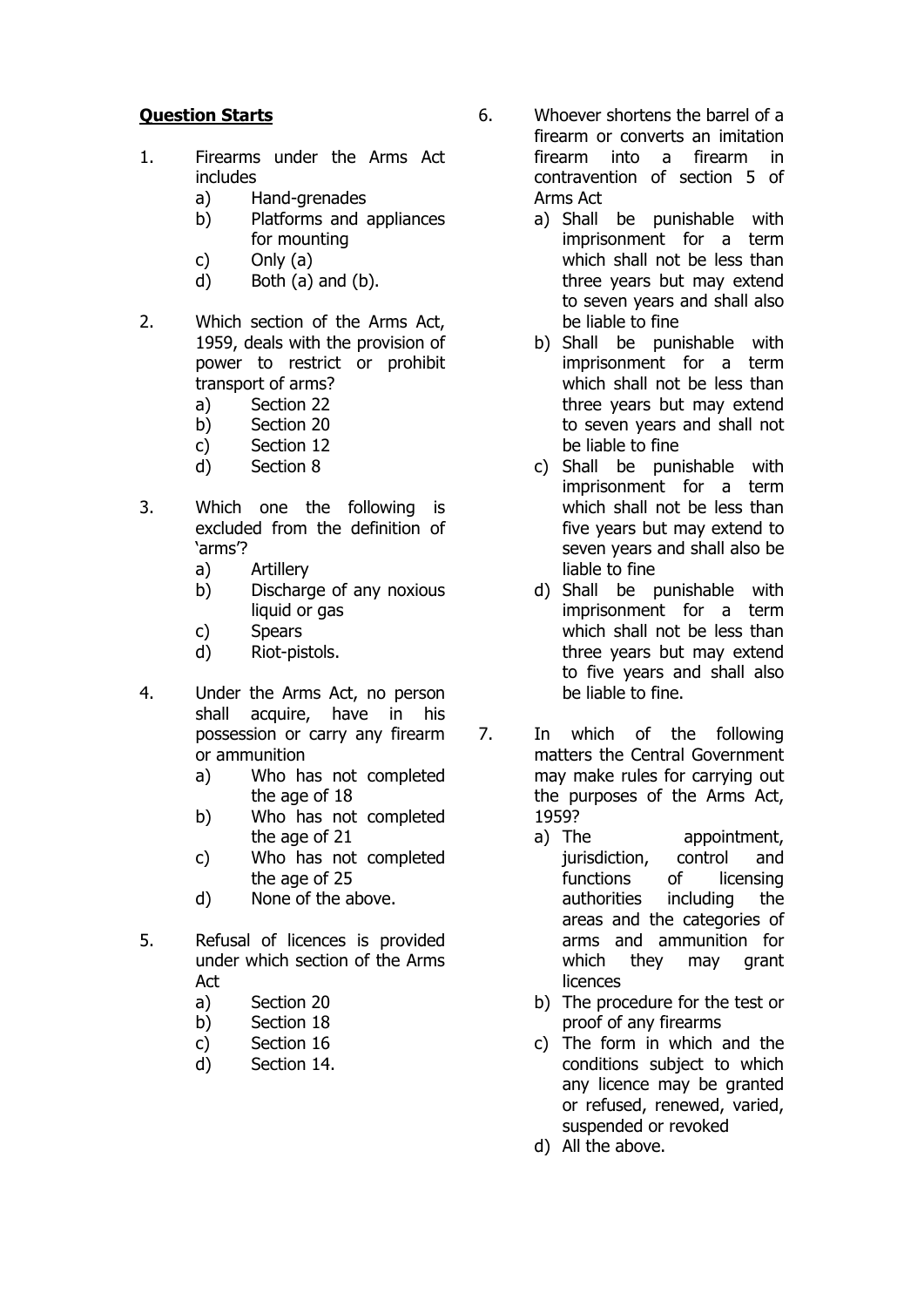- 8. Under the Arms Rules, 1962, collection of fees is dealt under
	- a) Rule 40
	- b) Rule 55
	- c) Rule 60
	- d) Rule 65
- 9. What is the age limit for training and target practice of any person under the Arms Rules, 1962?
	- a) Less than sixteen years but not below the age of twelve years
	- b) Less than 16 years but not below the age of 11 years
	- c) Less than 15 years but not below the age of 12 years
	- d) None of the above.
- 10. Duration and renewal of license under the Arms Act, 1959, is dealt under
	- a) Section 5
	- b) Section 15
	- c) Section 25
	- d) Section 30.
- 11. No restriction under the Punjab Security of the State Act, 1953 shall be operative for more than one year if made by
	- a) A District Magistrate
	- b) The State Government
	- c) The Central Government
	- d) None of the above.
- 12. When shall the State Government or the District Magistrate impose a collective fine on the inhabitants of the dangerously disturbed area under the Punjab Security of the State Act, 1953?
	- a) When the inhabitants are concerned in the commission of offences or other acts which are prejudicial to the security of the State or the maintenance of law and order
	- b) When the inhabitants are harboring persons concerned in the commission of such offences or acts
	- c) Only (a) is correct
	- d) Both (a) and (b) are correct
- 13. All offences punishable under the Punjab Security of the State Act, 1953shall be
	- a) Cognizable and non-bailable
	- b) Non-cognizable
	- c) Bailable
	- d) Non-cognizable and bailable.
- 14. Whoever makes any speech that undermines the security of the State or friendly relations with foreign States shall be
	- a) Punishable with imprisonment which may extend to five years
	- b) Punishable with imprisonment or with fine
	- c) Punishable with imprisonment which may extend to three years or with fine or with both
	- d) Punishable with imprisonment which may extend to three years only.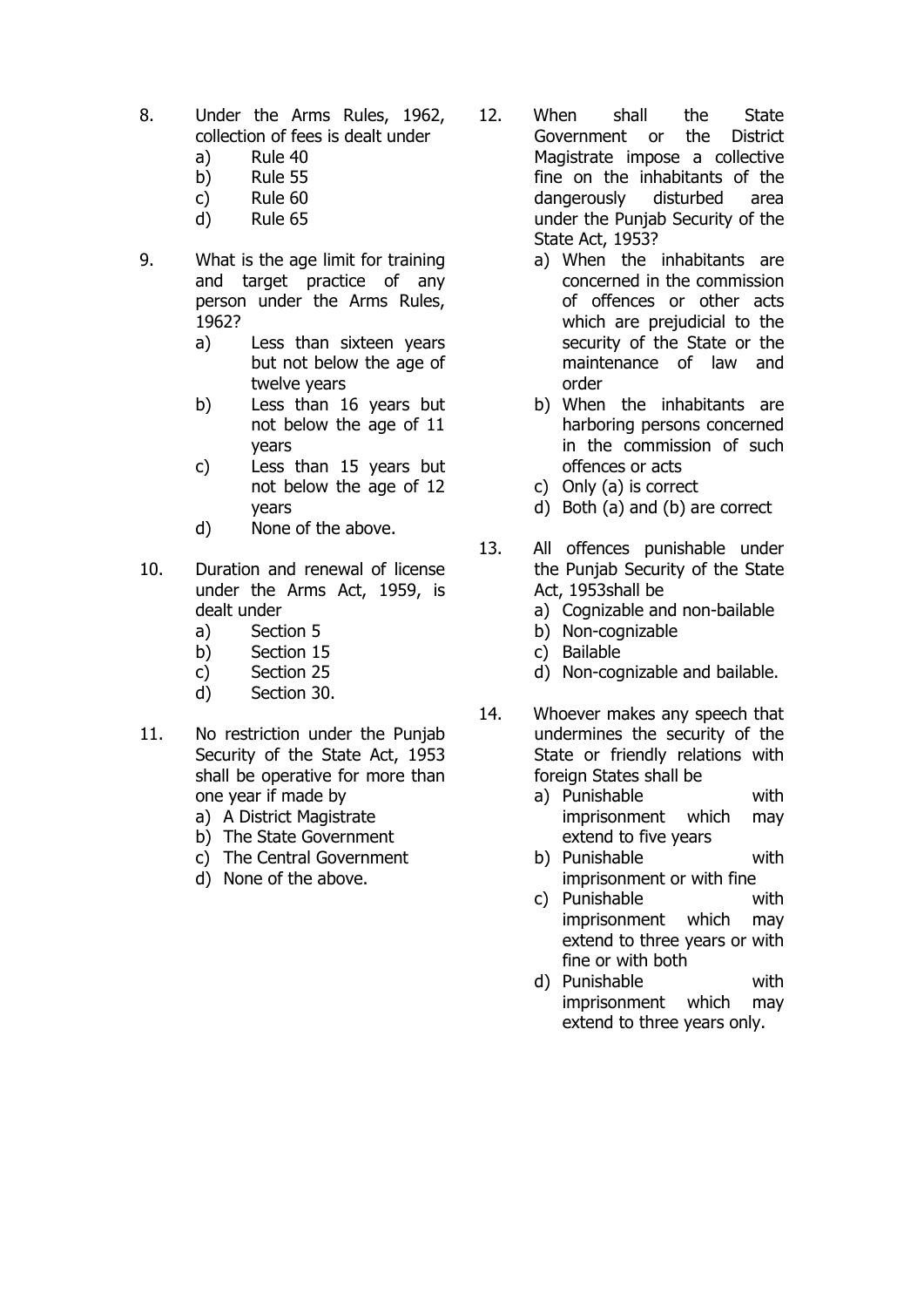- 15. Which section of the Punjab Security of the State Act, 1953, provides the provision that no person shall have in his possession, or wear, carry or display, any uniform or flag or banner etc. which has been declared unlawful by the Government?
	- a) Section 15
	- b) Section 20
	- c) Section 5
	- d) Section 10
- 16. Who among the following has the power to prohibit meetings and processions in any public places under the Punjab Security of the State Act, 1953?
	- a) The Residents of the concerned places
	- b) The District Magistrate
	- c) The State Government
	- d) The Commissioner of Police.
- 17. Under the Punjab Security of the State Act, 1953, the Advisory Council constituted by the State Government shall consist of
	- a) A Chairman
	- b) Two members who are or have been, or are qualified to be appointed as Judges of a High **Court**
	- c) Only (b)
	- d) Both (a) and (b).
- 18. Which among the following sections has been inserted by the Punjab Security of the State (Amendment) Act, 1954?
	- a) Section 4-A
	- b) Section 6-A
	- c) Section 7-A
	- d) Section 8-A.
- 19. If any person contravenes the provisions that no person shall take part in the organization, control, management or training of, or be a member of, any body of persons organized or trained or equipped for the purpose of enabling them to be employed in usurping the function of the Police or for the unauthorized use or display of force, then he shall be
	- a) Punishable with imprisonment for a term which may extend to one year only
	- b) Punishable with imprisonment for a term which may extend to two year, or with fine, or with both
	- c) Punishable with imprisonment for a term which may extend to three year, or with fine, or with both
	- d) Punishable with imprisonment for a term which may extend to one year, or with fine, or with both.
- 20. Within how many days the Advisory Council shall submit its report to the State Government?
	- a) Within 15 days from the date on which a representation is placed
	- b) Within 30 days from the date on which a representation is placed
	- c) Within 45 days from the date on which a representation is placed
	- d) Within 60 days from the date on which a representation is placed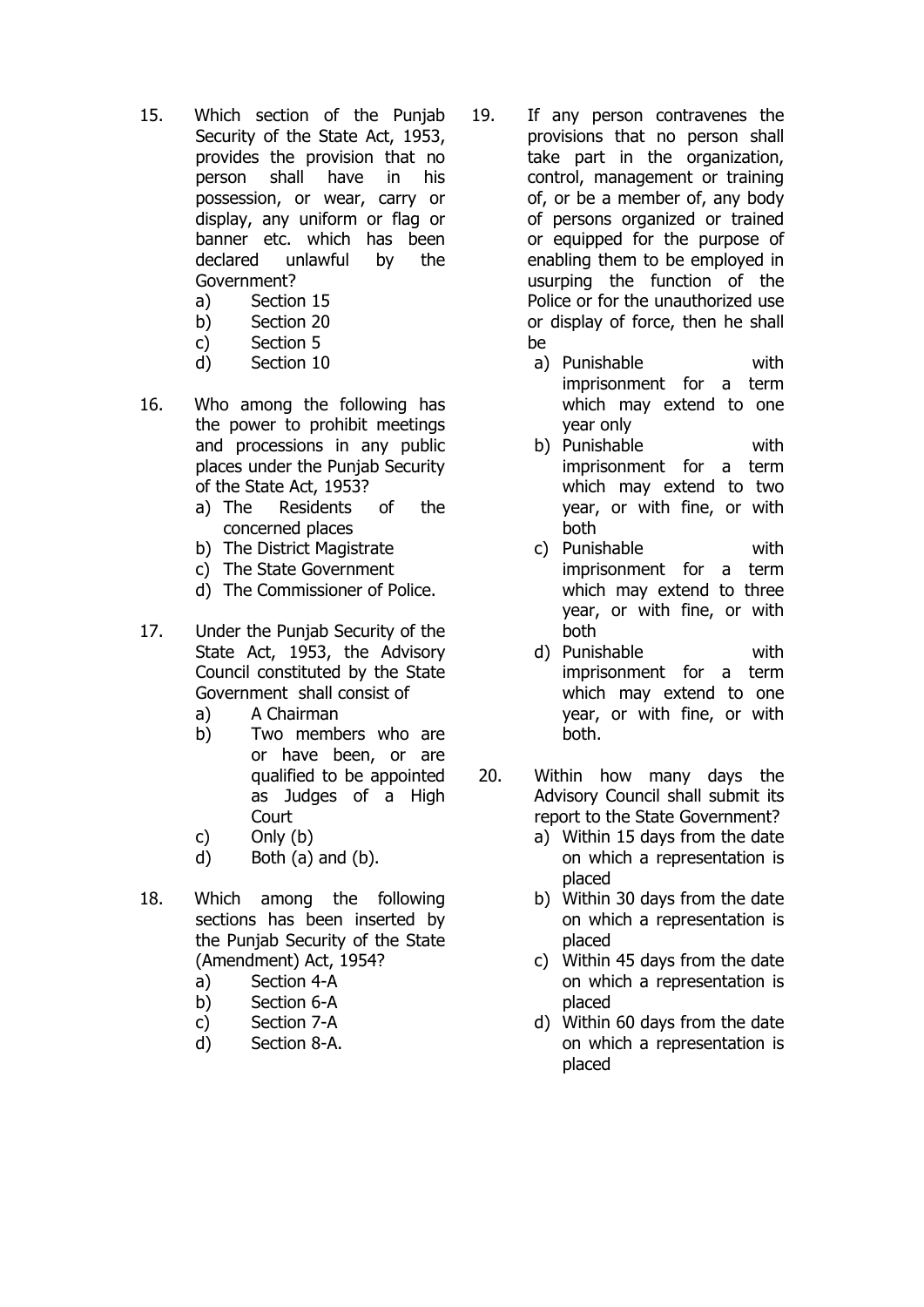- 21. Which chapter of the Motor Vehicles Act, 1988 deals with control of traffic?
	- a) Chapter II
	- b) Chapter V
	- c) Chapter VIII
	- d) Chapter X
- 22. Under section 21(1) of the Motor Vehicles Act, 1988, the period of suspension from the date on which a case of dangerous driving is registered is
	- a) 1 year
	- b) 6 months
	- c) 3 months
	- d) 2 months.
- 23. Under which section of the Motor Vehicles Act, 1988, it is laid down that a learner's licence shall be valid for six months.
	- a) Section 24
	- b) Section 20
	- c) Section 18
	- d) Section 14
- 24. The registration certificates and the special registration marks to be assigned to the motor vehicles belonging to diplomatic and consular officers, are to prescribed by the
	- a) Concerned State Government
	- b) Central government
	- c) Only (b) is true
	- d) Only (a) is true.
- 25. Issue of permits to State Transport Undertakings is provided under
	- a) Section 50 of the Motor Vehicles Act, 1988
	- b) Section 103 of the Motor Vehicles Act, 1988.
	- c) Section 20 of the Motor Vehicles Act, 1988
	- d) Section 70 of the Motor Vehicles Act, 1988
- 26. 'Protective headgear' means a helmet which by virtue of its
	- a) Shape
	- b) Material
	- c) Construction
	- d) All the above.
- 27. Which of the following cases observed that the principle of 'first come first serve' is not applicable?
	- a) A. Viswanathan v. State Transport Appellate Tribunal, Pondicherry
	- b) Hira Ram Toofani v. State Transport Authority, Bihar
	- c) ShaminHaider v. R.T.A. **Meerut**
	- d) Patiala Bus SirhandPvt. Ltd. V. State Transport Appellate, Ludhiana.
- 28. The provision of disposal of articles found in vehicles is provided under which section of the Motor Vehicles Act, 1988?
	- a) Section 100
	- b) Section 106
	- c) Section 110
	- d) Section 115.
- 29. In which of the following matters the Central Government may make rules relating to the construction, equipment and maintenance of motor vehicles
	- a) The width, the height, length and overhang of vehicles and of the loads carried
	- b) The manner in which objections may be filed under sub-section (1) of section 100 of the Motor Vehicles Act, 1988
	- c) The period within which the owner may claim any article found left in any transport vehicle under section 106 of the Motor Vehicles Act, 1988 and the manner of sale of such article
	- d) All the above.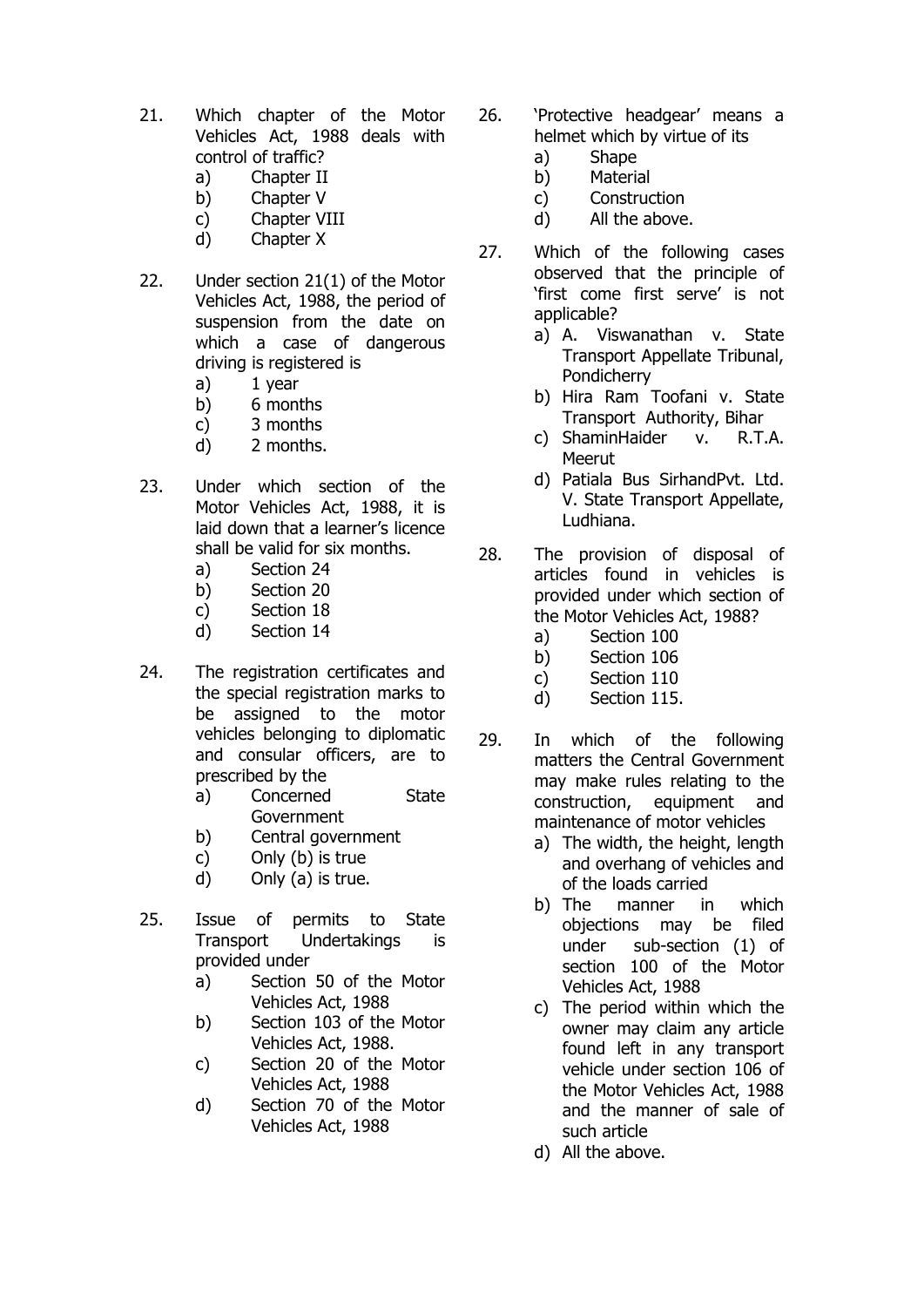- 30. Which section of the Motor Vehicles Act, 1988 deals with the provision of removal of motor vehicles abandoned or left unattended on a public place?
	- a) Section 85
	- b) Section 100
	- c) Section 127
	- d) Section 130
- 31. All fines imposed under the Public Gambling Act, 1867, may be recovered in the manner prescribed by
	- a) Section 61 ofIndian Penal Code
	- b) Section 61 of Indian Evidence Act
	- c) Section 61 Code of Criminal Procedure
	- d) The Public Gambling Act.
- 32. Which of the following state in India legalized gambling in casinos?
	- a) Goa
	- b) Sikkim
	- c) Only (a)
	- d) Both (a) and (b).
- 33. Who among the following shall be liable to a fine not exceeding two hundreds rupees, or to imprisonment of either description for a term not exceeding three months?
	- a) Whoever advances or furnishes money for the purpose of gaming with persons frequenting such house, walled enclosure, room or place;
	- b) Whoever, being the owner or occupier of any such house, walled enclosure, room or place as aforesaid, knowingly or wilfully permits the same to be opened, occupied, used or kept by any other person as a common gaming house; and
	- c) Whoever, being the owner or occupier, or having the use, of any house, walled enclosure, room or place, situated within the limits to which the Public Gambling Act applies, opens, keeps or uses the same as a common gaming house;
	- d) All of the above.
- 34. Who can apprehend a person found setting any birds or animals to fight, in any public street, place, or thoroughfare situated within the limits to which the Public Gambling Act applies?
	- a) A Police Officer
	- b) A Magistrate
	- c) A Police Constable
	- d) None of the above.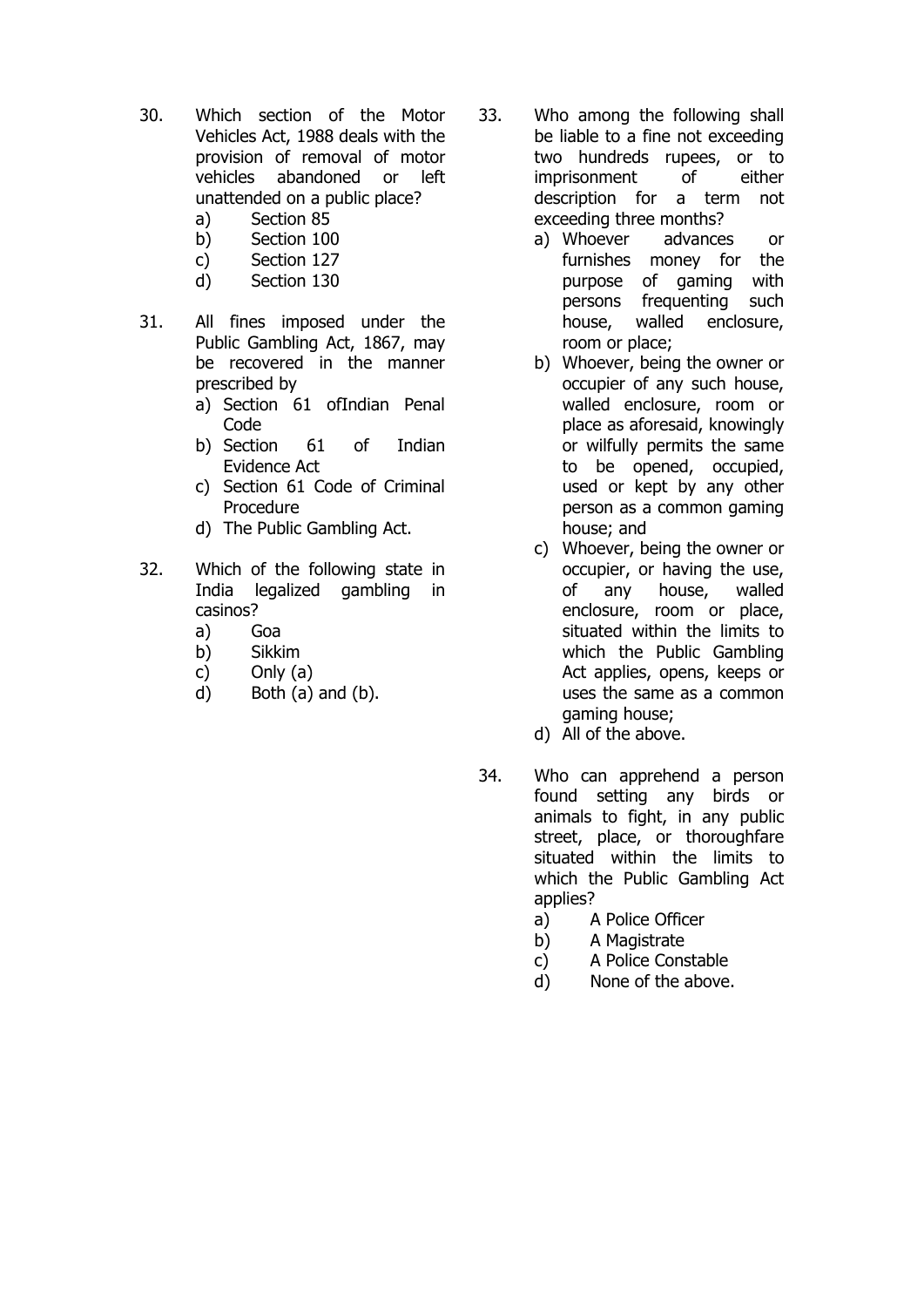- 35. In which of the following case the learned Sessions Judge pointed out that Section 9 of the Gambling Act will not apply to an offence under section 13 and it is necessary for the prosecution to prove that a person was found playing for money or other valuable thing?
	- a) Arambam Manikchand Singh v. Manipur Administration
	- b) Hawaibam Meramemcha Singh v. Manipur administration
	- c) Kimat Mal and Ors v. State of Madhya Pradesh
	- d) Kailash Chand Jain v. State of Madhya Pradesh.
- 36. Which of the following section/sections of the Public Gambling Act, 1867, shall extend to the whole of Manipur?
	- a) Section 13
	- b) Section 17
	- c) Sections 13 and 17
	- d) Sections 13 and 15.
- 37. What is the penalty for being found in gamming-house under the Public Gambling Act, 1867?
	- a) A fine not exceeding one hundred rupees, or to imprisonment for any term not exceeding one month
	- b) A fine not exceeding one hundred rupees, or to imprisonment for any term not exceeding two months
	- c) A fine not exceeding one hundred rupees, or to imprisonment for any term not exceeding three months
	- d) A fine not exceeding one hundred rupees, or to imprisonment for any term not exceeding one year.
- 38. Under the Public Gambling Act, 1867, who has the power to enter and authorise police to enter and search any house, walled enclosure, room or place, used as a common gaminghouse?
	- a) The District Magistrate
	- b) The District Superintendent of Police
	- c) Other officer invested with the full powers of a **Magistrate**
	- d) Any of the above.
- 39. In which of the following case it was held that the offence under section 4 read with section 7 of the Public Gambling Act, 1867, cannot be compounded according to clause (9) of section 320 of the Code of Criminal Procedure, 1973?
	- a) Emperor v. Subramania
	- b) Madhya Pradesh v. Kapoori
	- c) Kimat Mal and Ors v. State of Madhya Pradesh
	- d) None of the above.
- 40. The provision of penalty for being found in gamming-house is provided under which section of the Public Gambling Act, 1867?
	- a) Section 15
	- b) Section 9
	- c) Section 6
	- d) Section 4
- 41. Every pound-keeper shall be deemed to be a public servant within the meaning of
	- a) The Cattle Trespass Act
	- b) The Indian Penal Code
	- c) The Code of Criminal Procedure
	- d) The General Clauses Act.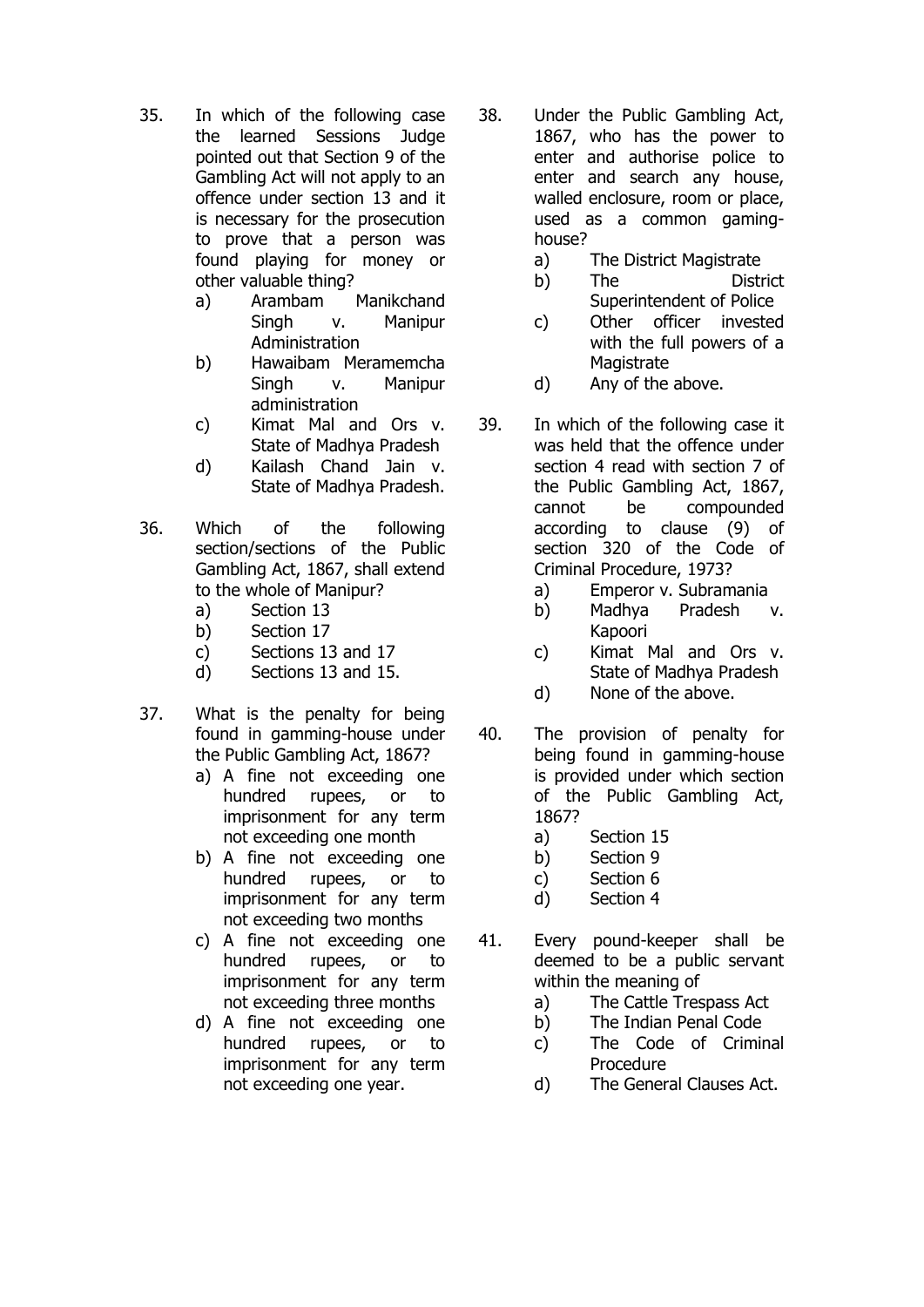- 42. Under the provision of the Cattle Trespass Act,1871 the pounds shall be under the control of
	- a) The village authority
	- b) The Magistrate of the District
	- c) Only (a) is true
	- d) Only (b) is true.
- 43. Penalty for damage cause to land or crops or public roads by pigs is given under
	- a) Section 20 of the Cattle Trespass Act
	- b) Section 24 of the Cattle Trespass Act
	- c) Section 26 of the Cattle Trespass Act
	- d) Section 30 of the Cattle Trespass Act.
- 44. Under the provision of the Cattle Trespass Act, the State Government my transfer certain functions to local authority and direct credit of surplus receipts to local fund, from time to time, by notification in the
	- a) Local newspaper
	- b) National newspaper
	- c) Official Gazette
	- d) Any one of the above.
- 45. Under the Cattle Trespass Act, 1871, the provision of cattle damaging land is provided under which section?
	- a) Section 2
	- b) Section 4
	- c) Section 6
	- d) Section 10
- 46. The officers and pound-keepers under the Cattle Trespass Act
	- a) Can purchase any cattle directly
	- b) Can purchase any cattle indirectly
	- c) Cannot purchase any cattle directly
	- d) Cannot purchase any cattle directly or indirectly.
- 47. Complaint under the provision of the Cattle Trespass Act, shall be made
	- a) In writing
	- b) Verbally
	- c) Either in writing or verbal
	- d) None of the above.
- 48. Under the Cattle Trespass Act, 1871, who shall take charge of and feed cattle?
	- a) The State Government
	- b) The Village Authority
	- c) The Pound-Keeper
	- d) None of the above.
- 49. If the cattle be not claimed within seven days from the date of their being impounded, the pound-keeper
	- a) shall report the fact to the officer in charge of the nearest police-station
	- b) shall report the fact to the Magistrate of the **District**
	- c) shall report the fact to the Village Authority
	- d) any of the above.
- 50. Under the provision of the Eastern Bengal and Assam Excise Act, 1910, the term 'board' means
	- a) The State Government of Assam and Bengal
	- b) The State Government of Assam
	- c) The Excise Board
	- d) The Provincial Government of Assam
- 51. Excisable article under the Eastern Bengal and Assam Excise Act, 1910, includes
	- a) Any intoxicating contraband
	- b) Any intoxicating drugs
	- c) Both (a) and (b)
	- d) Neither (a) or (b)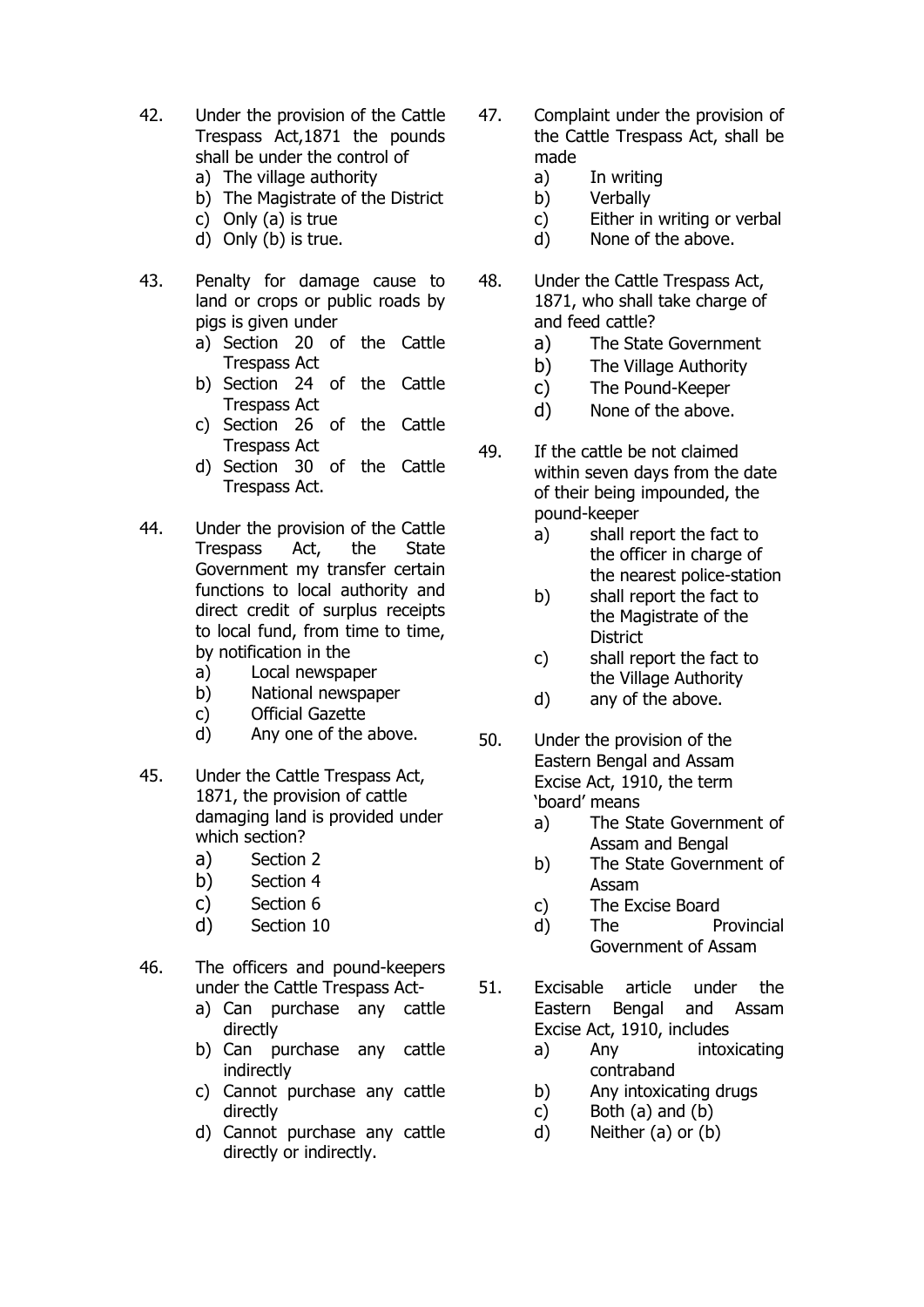- 52. Which of the following of form of charas is liable to excise duty under the Eastern Bengal and Assam Excise Act, 1910?
	- a) Charas which have been subject to any manipulations including those necessary for packing and transport
	- b) Charas which have not been subject to any manipulations except those necessary for packing and transport
	- c) Charas in any form
	- d) Charas which are ready for sale or transport
- 53. Which of the following official(s) is/are responsible for the administration of the Excise Department and the collection of excise revenue in a district?
	- a) The District Collector
	- b) The Revenue Commissioner
	- c) The Excise Commissioner
	- d) Both (a) and (b)
- 54. Under the Eastern Bengal and Assam Excise Act, 1910, passes for import, export or transport of intoxicants can be granted by:
	- a) The Collector alone
	- b) The Collector or especially authorized officer
	- c) The Excise Commissioner alone
	- d) The Excise Commissioner or especially authorized officer
- 55. Which of the following sections of the Eastern Bengal and Assam Excise Act, 1910 grants an investigating officer the powers exercisable by a police officer under certain circumstances?
	- a) Section 13
	- b) Section 23
	- c) Section 43
	- d) Section 50
- 56. The maximum period of detention in custody under the Eastern Bengal and Assam Excise Act, 1910, shall not exceed
	- a) 15 days
	- b) 7 days
	- c) 3 days
	- d) 24 hours.
- 57. Any kind of intoxicant can be imported if
	- a) Permission is obtained from the State **Government**
	- b) Conditions imposed by the State Government is fulfilled
	- c) Any duty, if payable, has been paid
	- d) All of the above.
- 58. Bottling of liquor for sale is prohibited unless
	- a) Permitted by the concerned authority
	- b) Conditions on the license are fulfilled
	- c) Both (a) and (b) are fulfilled
	- d) Either (a) or (b) is fulfilled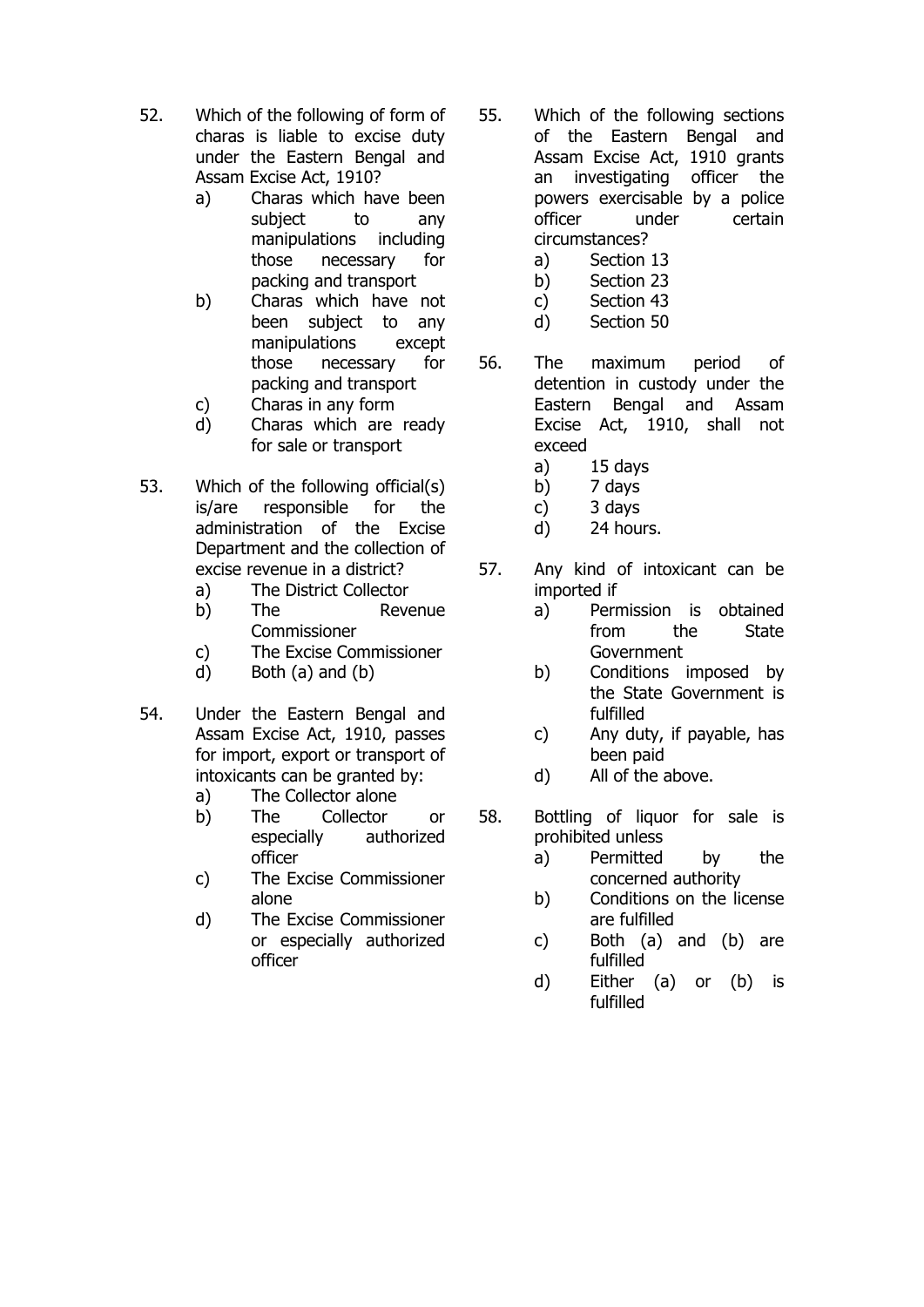- 59. A Collector has power to investigate any offence punishable under the Eastern Bengal and Assam Excise Act, 1910 which a court in the Collector's jurisdiction would have power to inquire into or try under Chapter XV of the CPC relating to the place of enquiry or trial,
	- a) Only with the order of the **Magistrate**
	- b) Only with the order of the District Judge
	- c) Without the order of the Magistrate
	- d) None of the above
- 60. Under the Indian Stamp Act, 1899, 'promissory note' means a promissory note as defined by
	- a) The Transfer of Property Act
	- b) The Negotiable Instruments Act
	- c) The Sale of Goods Act
	- d) The Indian Evidence Act.
- 61. Which of the following instruments shall not be chargeable with duty under the Indian Stamps Act, 1899?
	- a) Every instrument mentioned in Schedule I which, not having been previously executed by any person, is executed in India on or after the first day of July, 1899
	- b) Every bill of exchange payable otherwise than on demand or promissory note drawn or made out of India on or after that day and accepted or paid , or presented for acceptance or payment, or endorsed, transferred or otherwise negotiated, in India
	- c) Any instrument executed, by, or, on behalf of, or, in favour of, the Developer, or Unit or in connection with the carrying out of purposes of the Special Economic Zone
	- d) Every instrument or promissory note mentioned in Schedule I which, not having been previously executed by any person, is executed out of India on or after the first day of July, 1899.
- 62. The provision relating to 'policies of sea-insurance' is provided under which section of Indian Stamp Act, 1899?
	- a) Section 20
	- b) Section 17
	- c) Section 10
	- d) Section 7.
- 63. Which among the following can be stamped with adhesive stamps under the Indian Stamp Act, 1899?
	- a) Entry as an advocate, vakil or attorney on the roll of a High **Court**
	- b) Notarial acts
	- c) Transfers by endorsement of shares in any incorporated company or other body corporate
	- d) All the above.
- 64. Which chapter of the Indian Stamp Act, 1899 deals with instruments not duly stamped?
	- a) Chapter III
	- b) Chapter IV
	- c) Chapter V
	- d) Chapter VI.
- 65. According to the Indian Stamp Act, 1899, any person who, being required under section 30 to give a receipt, refuses or neglects to give the same shall be
	- a) Punishable with fine which may extend to one hundred rupees
	- b) Punishable with fine which may extend to one thousand rupees
	- c) Punishable with fine which may extend to one lakh rupees
	- d) Punishable with fine which may extend to five hundred rupees.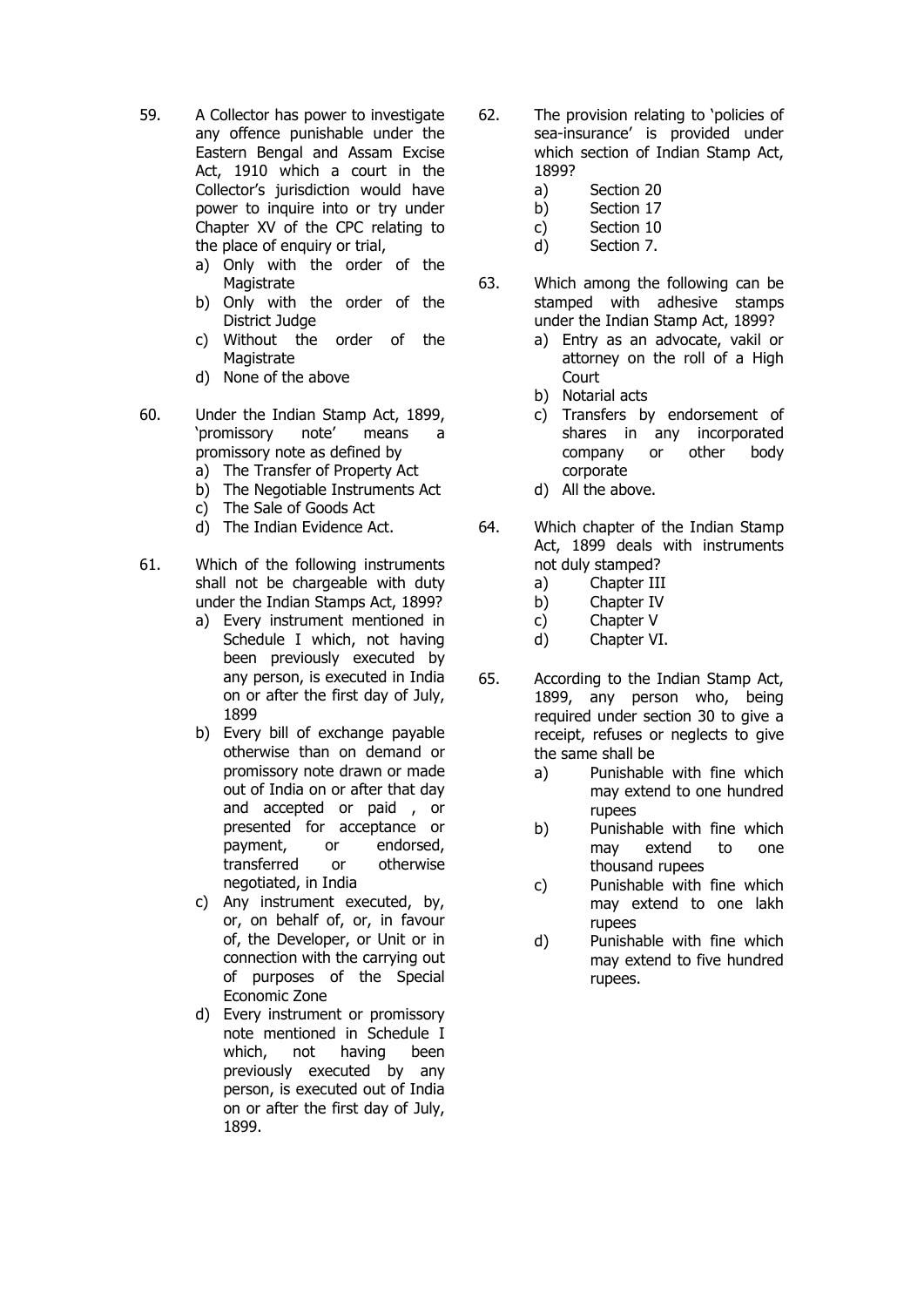- 66. Which section of the Indian Stamp Act, 1899, casts no obligation upon the vendor to pay the stamp duty but makes it obligatory upon the vendee to pay the stamp?
	- a) Section 29(a)
	- b) Section 29(b)
	- c) Section 29(c)
	- d) Section 29(d).
- 67. In which of the following cases it was held that 'the Chief Controlling Revenue Authority had been empowered to intervene with an order passed by the Collector if it was erroneous'?
	- a) P. Balakrishna v. The District Registrar, **Tuticorin**
	- b) Japudi v. Pulavarthi
	- c) Trideshwar Dayal v. Maheswar Dayal
	- d) Hari Jiwan Sahu v. Jairam Sahu.
- 68. Which section of the Indian Stamp Act, 1899, does not apply to a copy of document or secondary evidence recorded to prove the contents of an unstamped or insufficiently stamped document?
	- a) Section 30
	- b) Section 32
	- c) Section 34
	- d) Section 36
- 69. The applicability of section 36 of the Indian Stamp Act, 1899, is that it does not apply to
	- a) A copy of document
	- b) Secondary evidence recorded to prove the contents of an unstamped or inefficiently stamped document.
	- c) Both (a) and (b)
	- d) None of the above.
- 70. Which of the following statement regarding the Court Fees Act, 1870 is not correct?
	- a) The Judges of High Court shall declare persons to be taxing-officer.
	- b) The order or judgment under section 5, by the Taxing Judge is final and no appeal is maintainable
	- c) The definition of Chief Controlling Authority was repealed twice in 1870 and 1937
	- d) Appropriate Government means either the Central or State Government
- 71. The Court Fees Act, 1870 came into force
	- a)  $11<sup>th</sup>$  March, 1870
	- b)  $11<sup>th</sup>$  February, 1870
	- c)  $11<sup>th</sup>$  April, 1870
	- d) 1 1st April, 1870.
- 72. Refund of fee paid on memorandum of appeal in the Court Fees Act, 1870 is provided under
	- a) Section 11
	- b) Section 12
	- c) Section 13
	- d) Section 14.
- 73. In which of the following years the provision of 'recovery of penalties' under the Court Fees Act, 1870 was inserted?
	- a) 1871
	- b) 1881
	- c) 1891
	- d) 1899
- 74. As per the Court Fees Act, 1870, tables of process fees shall be
	- a) Printed in English
	- b) Printed in vernacular language
	- c) Both  $(a)$  and  $(b)$
	- d) Neither (a) nor (b).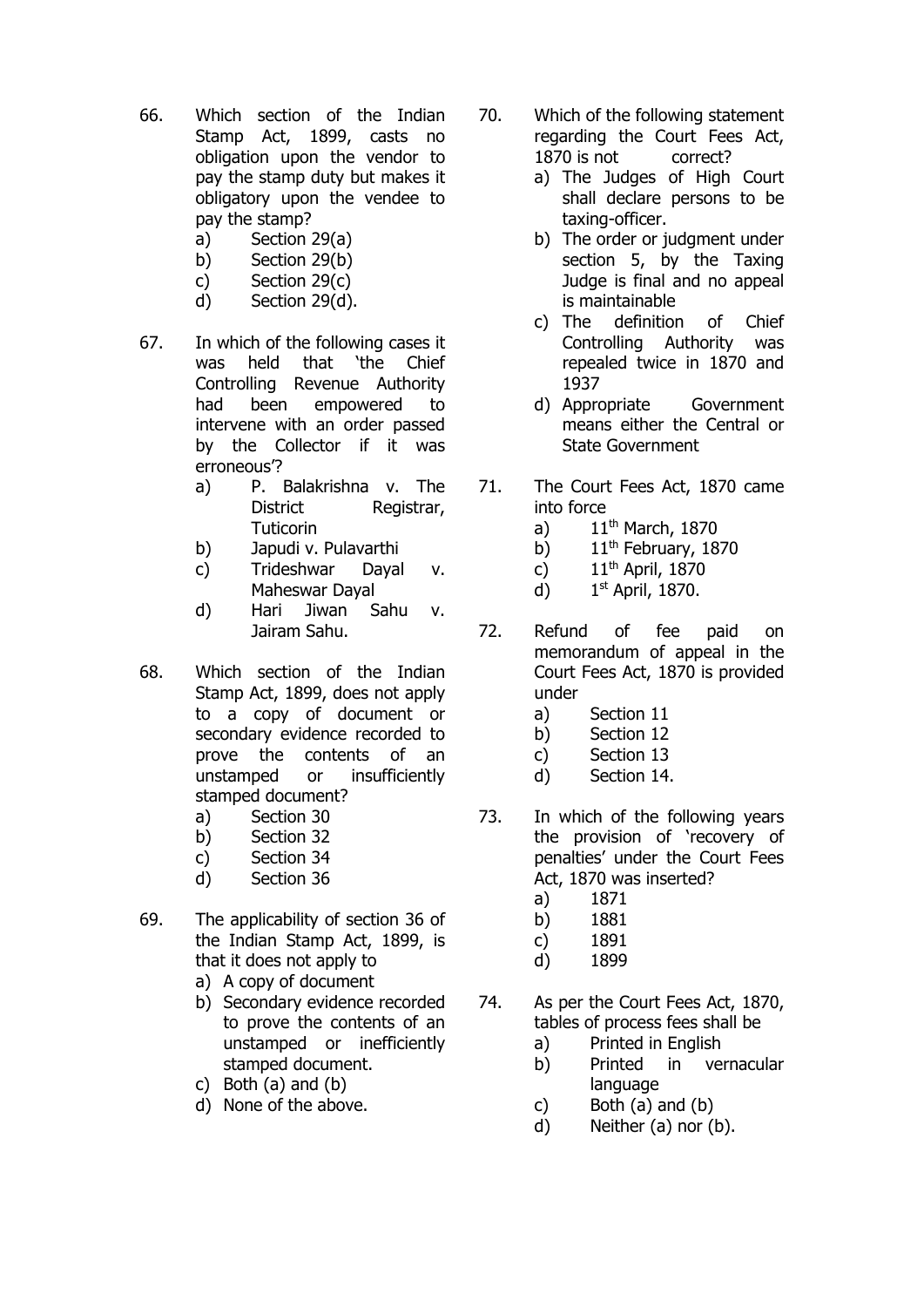- 75. Consider the following statements on the Court Fees Act, 1870.
	- I) The enactment of the Act was intended only to enhance the functioning of judiciary
	- II) Decision by the Court in which plaint or memorandum is filed shall be final and hence there is no scope for appeal
	- III) Refund of fees where Court reverses or modifies its former decision is provided under section 14

Select the correct code

- a) I, II and III are correct
- b) I and III are correct
- c) Only I is correct
- d) None of the above.
- 76. All fees referred to in section 3 of the Court Fees Act, 1870 shall be collected by
	- a) Stamps
	- b) Cheques
	- c) Demand Drafts
	- d) Money order.
- 77. Fees for appeal against order relating to compensation as provided under the Court Fees Act, 1870 is subject to
	- a) Amount awarded
	- b) Amount claimed
	- c) Both (a) and (b)
	- d) Neither (a) nor (b).
- 78. The power of Court to direct for an investigation for any wrongly estimated annual net profits or the market value of any land and for further purpose of computing the fee payable in any suit is provided in the Court Fees Act, 1870 under
	- a) Section 7
	- b) Section 11
	- c) Section 5
	- d) Section 9.
- 79. Exemption from proper fee not being paid while filing in a Criminal Court is decided by……………. under the Court Fees Act, 1870.
	- a) Chief Justice
	- b) Registrar
	- c) Presiding Officer
	- d) None of the above.
- 80. In the first instance, the Agriculturists' Loan Act, 1884, extends only to
	- a) Bombay
	- b) Assam
	- c) Delhi
	- d) All the above.
- 81. Who has the power to make rules as to loans under the Agriculturists' Loan Act, 1884?
	- a) The State Government
	- b) The Central Government
	- c) The Revenue Commissioner of a State
	- d) None of the above.
- 82. Which section of the Agriculturists' Loan Act, 1884, provides the provision of liability of joint-borrowers as among themselves?
	- a) Section 10
	- b) Section 8
	- c) Section 6
	- d) Section 4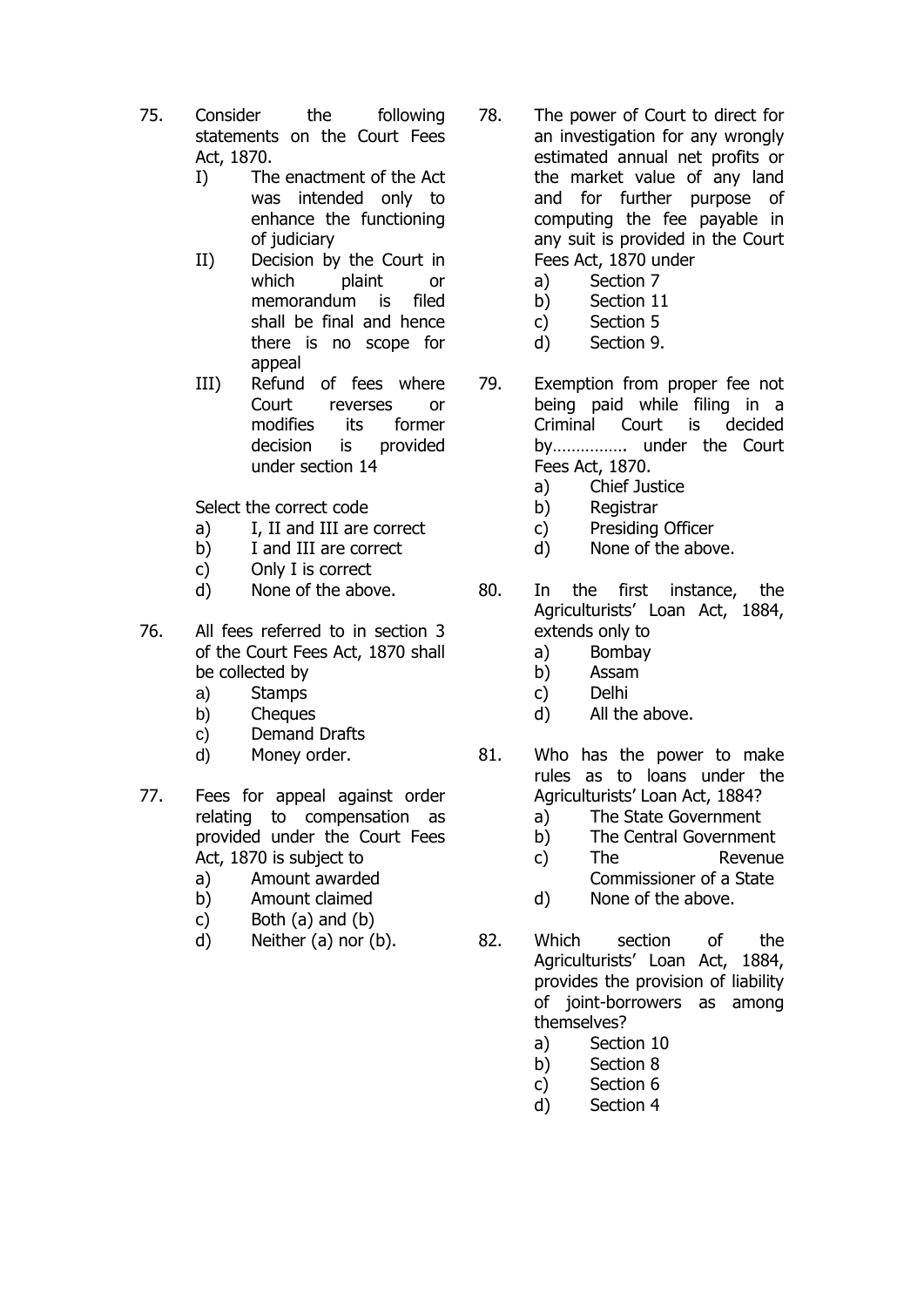- 83. Section 3 of the Agriculturists' Loan Act, 1884, extends to the whole of India except
	- a) The Territories
	- b) The Part B States
	- c) The Part C States
	- d) The Provinces.
- 84. The Revenue Recovery Act, 1890 was extended to Manipur
	- in
	- a) 1949
	- b) 1950
	- c) 1971 d) 1972
	-
- 85. Suit for the recovery of an amount stated in a certificate under The Revenue Recovery Act, 1890 must be instituted in a Civil Court having the jurisdiction of
	- a) The office of the collector who made the certificate
	- b) The office of the collector who received the certificate
	- c) Either a) or b)
	- e) None of the above
- 86. According to The Revenue Recovery Act, 1890 which of the following states can issue certificates for the recovery of arrear of land revenue to collectors in India?
	- a) Pakistan and Bangladesh
	- b) Burma and Pakistan
	- c) Pakistan, Burma and **Bangladesh**
	- d) Burma
- 87. Which suit must be instituted in a Civil Court having jurisdiction in the local areas in which the office of the Collector who made the certificate is situate, and that the suit shall be determined in accordance with the law in force at the place where the arrear accrued or the liability for the payment of the sum arose?
	- a) Section 6(2)
	- b) Section 9(1)
	- c) Section 3(3)
	- d) Section 4(1).
- 88. Under the Revenue Recovery Act, 1890, who may issue a proclamation prohibiting the transfer of or charging of any immovable property belonging to the defaulter in the district?
	- a) The Collector of a District
	- b) Any Public Officer of a **District**
	- c) Any Public Authority of a **District**
	- d) None of the above.
- 89. Who gave the assent for the Revenue Recovery Act, on 14th February 1890?
	- a) The Governor-General of **India**
	- b) The British Parliament
	- c) Only (a)
	- d) Only (b)
- 90. Which among the section/sections of the Revenue Recovery Act, 1890, is/are added by the Government of India (Adaptation of Indian Laws) Order 1937?
	- a) Section 8
	- b) Section 8 and 9
	- c) Section 9 and 10
	- d) Section 10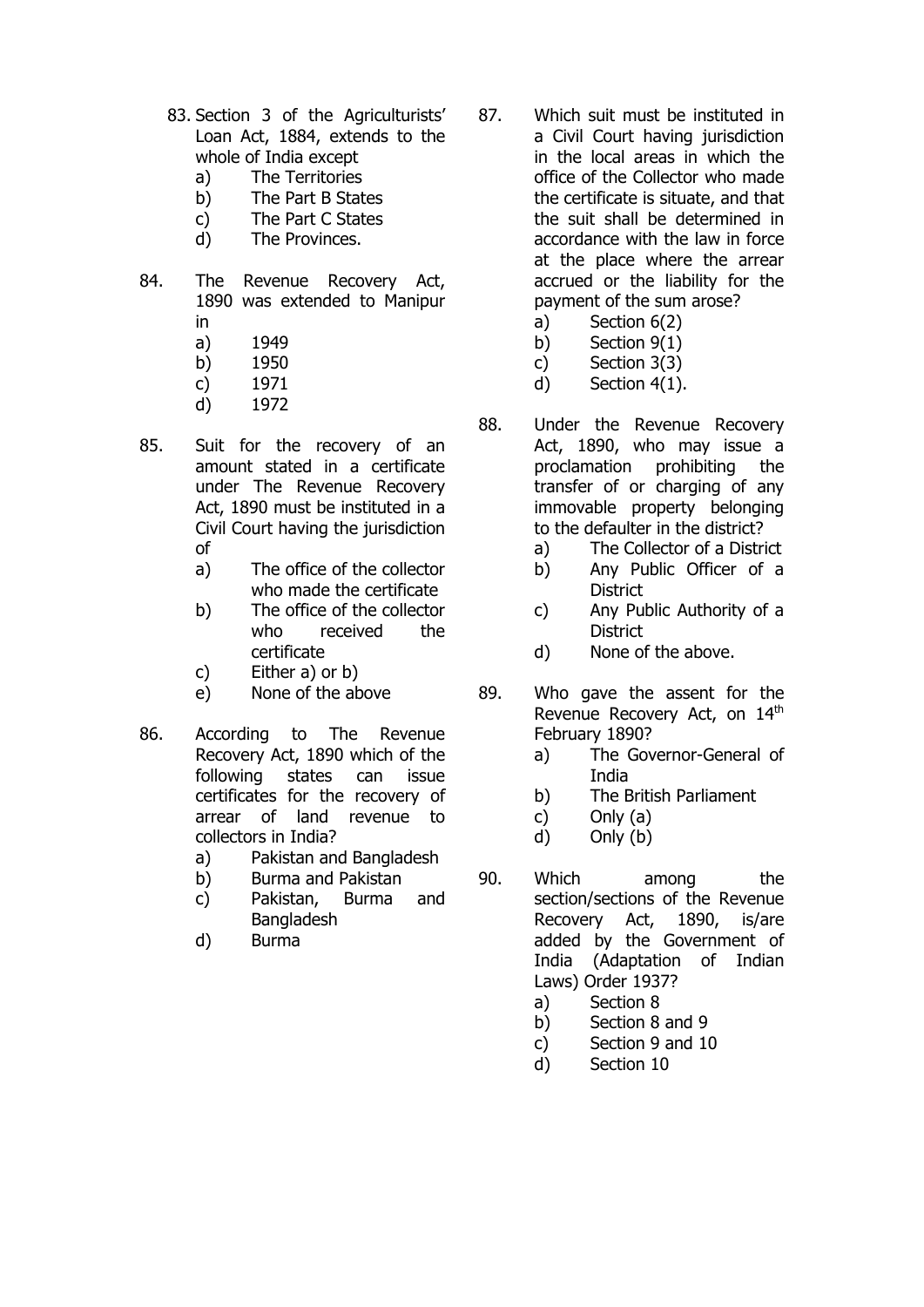- 91. Which of the following offences under the Army Act, 1950, is not punishable with death?
	- a) Directly or indirectly assists the enemy with money, arms, ammunition, stores or supplies
	- b) Knowingly harbours or protects an enemy not being a prisoner
	- c) In time of action leaves his commanding officer or his post, guard, picquet, patrol or party without being regularly relieved or without leave
	- d) Without due authority sends a flag of truce to the enemy.
- 92. Any person under the Army Act, 1950, uses insubordinate language to his superior officer shall be
	- a) Liable to suffer imprisonment for a term which may extend to ten years
	- b) Liable to suffer imprisonment for a term which shall not exceed five years.
	- c) Liable to suffer imprisonment for a term which may extend to fourteen years
	- d) Liable to suffer imprisonment for a term which shall not exceed seven years.
- 93. The provision of "provostmarshals" is given under which section of Army Act, 1950?
	- a) Section 100
	- b) Section 103
	- c) Section 107
	- d) Section 110.
- 94. Who has the power to convene a summary court-martial under the Army Act, 1950?
	- a) Commanding officer of any corps of the regular army
	- b) Commanding officer of any department of the regular army
	- c) Commanding officer of any detachment of the regular army
	- d) All the above.
- 95. 'Delivery of lunatic accused to relatives' is dealt in
	- a) Section 110 of the Army Act, 1950
	- b) Section 130 of the Army Act, 1950
	- c) Section 149 of the Army Act, 1950
	- d) Section 160 of the Army Act, 1950.
- 96. Who shall be the presiding officer at every general courtsmarshal under the Army Act, 1950?
	- a) The Commander-in-Chief of the Army
	- b) The Senior Member
	- c) The Commanding Officer of the Regular army
	- d) The Central Government.
- 97. Any trial by a court-martial under the provisions of the Army Act, 1950, shall be deemed to be a judicial proceeding within the meaning of sections 193 and 228 of
	- a) The Indian Penal Code
	- b) The Code of Criminal Procedure
	- c) The Code of Civil Procedure
	- d) The Indian Evidence Act.